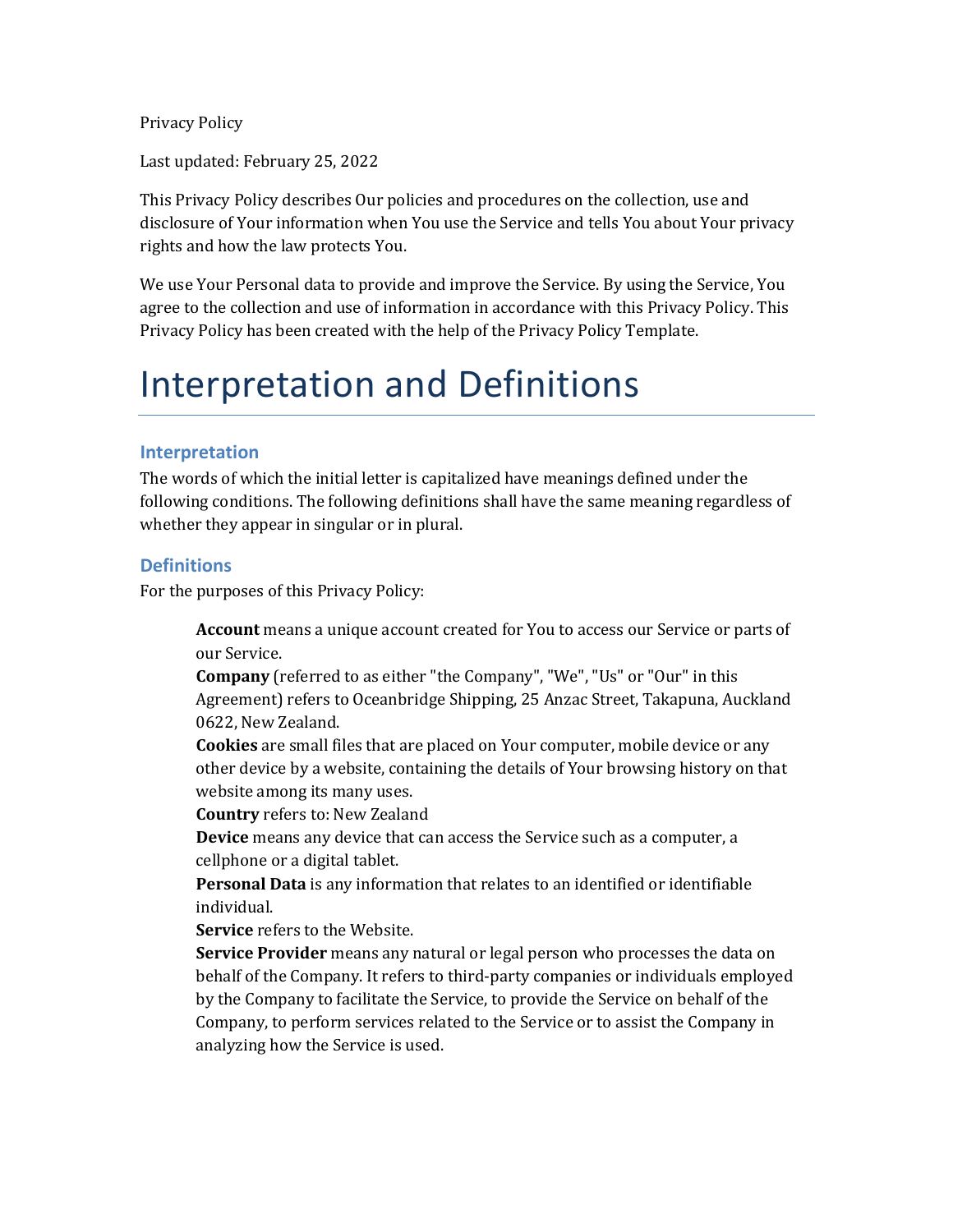**Usage Data** refers to data collected automatically, either generated by the use of the Service or from the Service infrastructure itself (for example, the duration of a page visit).

**Website** refers to Oceanbridge Shipping, accessible from [https://www.oceanbridge.co.nz](https://www.oceanbridge.co.nz/)

**You** means the individual accessing or using the Service, or the company, or other legal entity on behalf of which such individual is accessing or using the Service, as applicable.

## Collecting and Using Your Personal Data

## **Types of Data Collected**

#### **Personal Data**

While using Our Service, We may ask You to provide Us with certain personally identifiable information that can be used to contact or identify You. Personally identifiable information may include, but is not limited to:

Email address First name and last name Phone number Address, State, Province, ZIP/Postal code, City Usage Data

## **Usage Data**

Usage Data is collected automatically when using the Service.

Usage Data may include information such as Your Device's Internet Protocol address (e.g. IP address), browser type, browser version, the pages of our Service that You visit, the time and date of Your visit, the time spent on those pages, unique device identifiers and other diagnostic data.

When You access the Service by or through a mobile device, We may collect certain information automatically, including, but not limited to, the type of mobile device You use, Your mobile device unique ID, the IP address of Your mobile device, Your mobile operating system, the type of mobile Internet browser You use, unique device identifiers and other diagnostic data.

We may also collect information that Your browser sends whenever You visit our Service or when You access the Service by or through a mobile device.

## **Tracking Technologies and Cookies**

We use Cookies and similar tracking technologies to track the activity on Our Service and store certain information. Tracking technologies used are beacons, tags, and scripts to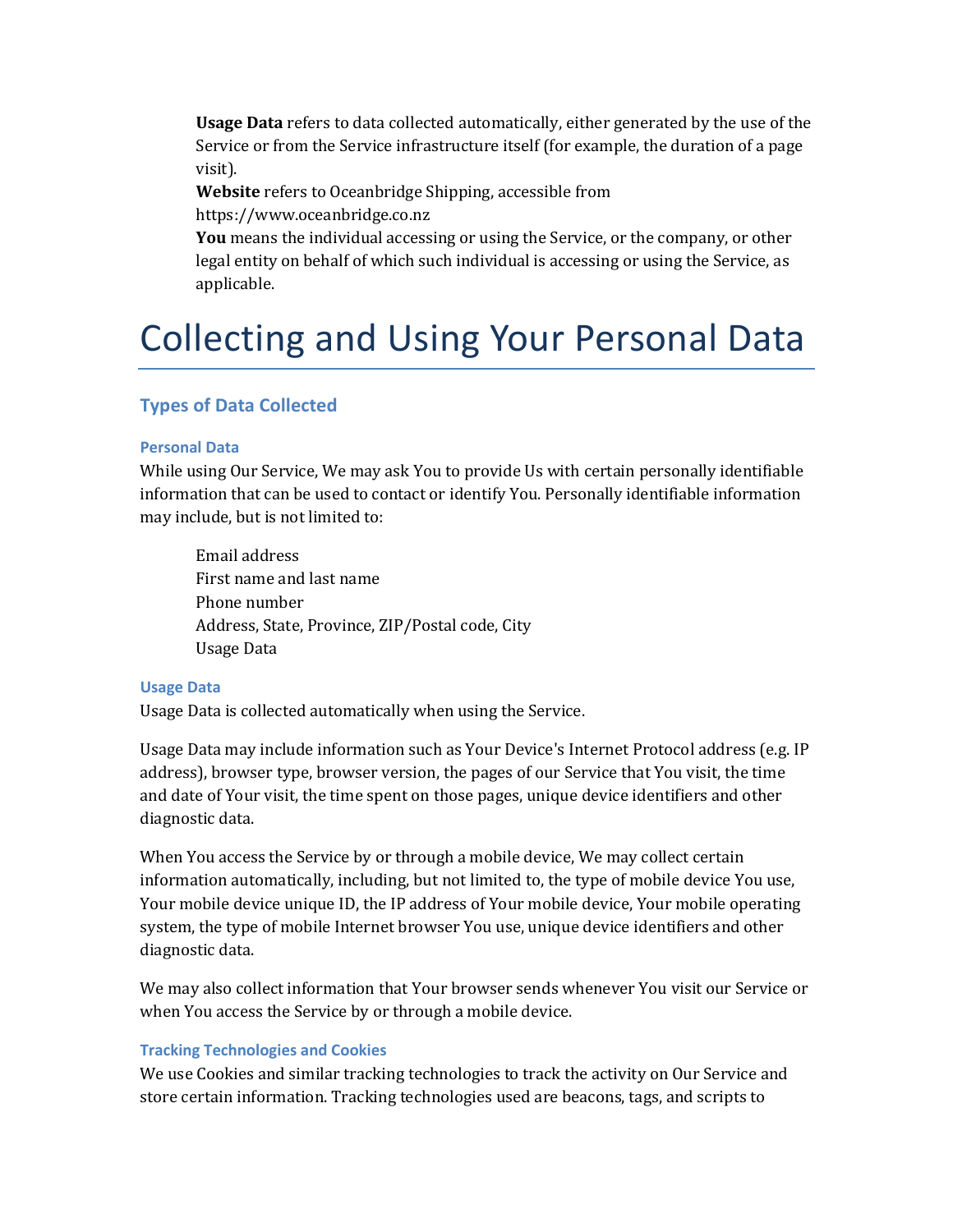collect and track information and to improve and analyze Our Service. The technologies We use may include:

- **Cookies or Browser Cookies.** A cookie is a small file placed on Your Device. You can instruct Your browser to refuse all Cookies or to indicate when a Cookie is being sent. However, if You do not accept Cookies, You may not be able to use some parts of our Service. Unless you have adjusted Your browser setting so that it will refuse Cookies, our Service may use Cookies.
- **Flash Cookies.** Certain features of our Service may use local stored objects (or Flash Cookies) to collect and store information about Your preferences or Your activity on our Service. Flash Cookies are not managed by the same browser settings as those used for Browser Cookies. For more information on how You can delete Flash Cookies, please read "Where can I change the settings for disabling, or deleting local shared objects?" available at [https://helpx.adobe.com/flash-player/kb/disable-local-shared-objects](https://helpx.adobe.com/flash-player/kb/disable-local-shared-objects-flash.html#main_Where_can_I_change_the_settings_for_disabling__or_deleting_local_shared_objects_)[flash.html#main\\_Where\\_can\\_I\\_change\\_the\\_settings\\_for\\_disabling\\_\\_or\\_deleting\\_local\\_sha](https://helpx.adobe.com/flash-player/kb/disable-local-shared-objects-flash.html#main_Where_can_I_change_the_settings_for_disabling__or_deleting_local_shared_objects_) [red\\_objects\\_](https://helpx.adobe.com/flash-player/kb/disable-local-shared-objects-flash.html#main_Where_can_I_change_the_settings_for_disabling__or_deleting_local_shared_objects_)
- **Web Beacons.** Certain sections of our Service and our emails may contain small electronic files known as web beacons (also referred to as clear gifs, pixel tags, and single-pixel gifs) that permit the Company, for example, to count users who have visited those pages or opened an email and for other related website statistics (for example, recording the popularity of a certain section and verifying system and server integrity).

Cookies can be "Persistent" or "Session" Cookies. Persistent Cookies remain on Your personal computer or mobile device when You go offline, while Session Cookies are deleted as soon as You close Your web browser. You can learn more about cookies here: [Cookies by](https://www.termsfeed.com/privacy-policy-generator/#faq-8)  [TermsFeed Generator.](https://www.termsfeed.com/privacy-policy-generator/#faq-8)

We use both Session and Persistent Cookies for the purposes set out below:

## **Necessary / Essential Cookies**

Type: Session Cookies

Administered by: Us

Purpose: These Cookies are essential to provide You with services available through the Website and to enable You to use some of its features. They help to authenticate users and prevent fraudulent use of user accounts. Without these Cookies, the services that You have asked for cannot be provided, and We only use these Cookies to provide You with those services.

#### **Cookies Policy / Notice Acceptance Cookies**

Type: Persistent Cookies

Administered by: Us

Purpose: These Cookies identify if users have accepted the use of cookies on the Website.

## **Functionality Cookies**

Type: Persistent Cookies Administered by: Us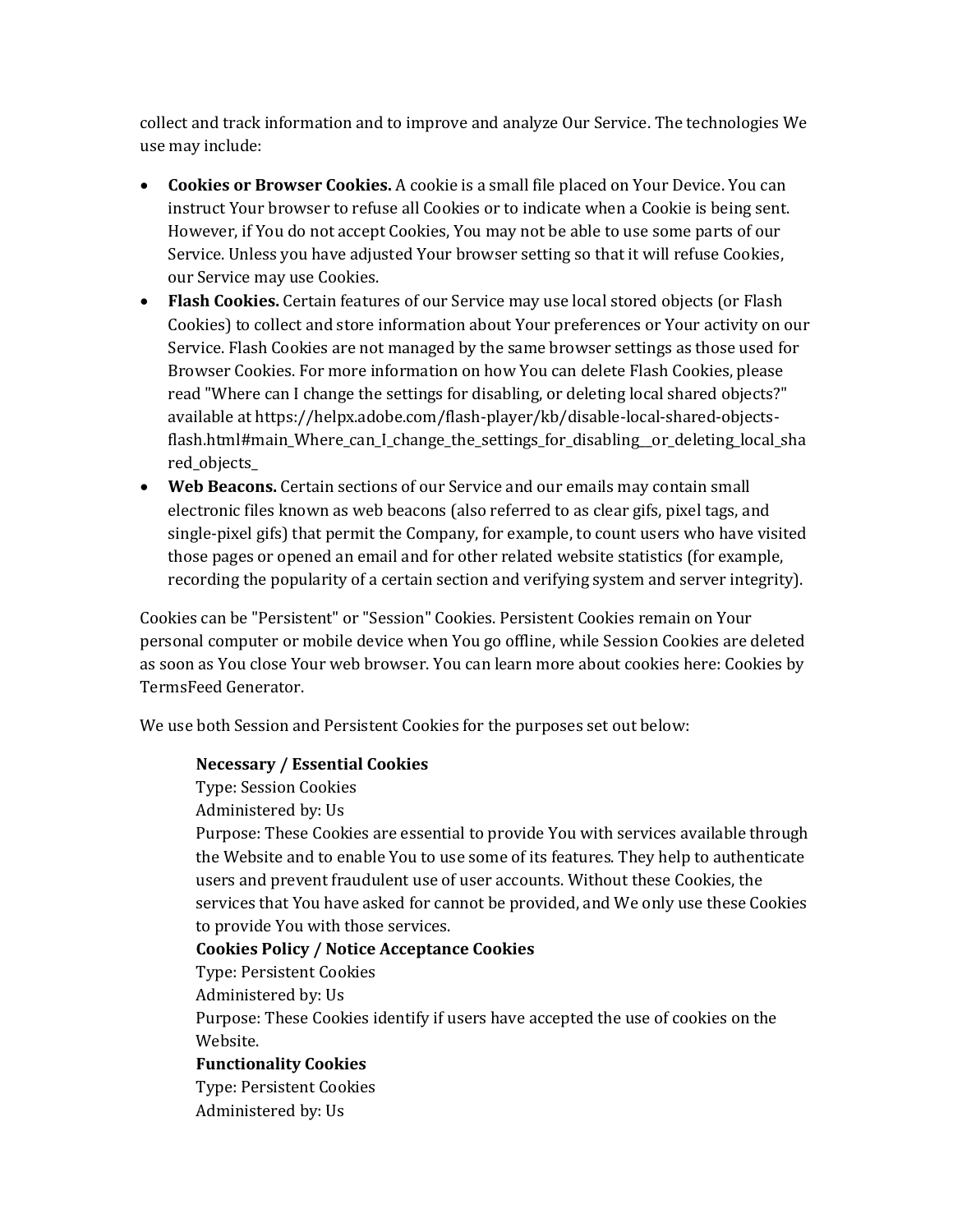Purpose: These Cookies allow us to remember choices You make when You use the Website, such as remembering your login details or language preference. The purpose of these Cookies is to provide You with a more personal experience and to avoid You having to re-enter your preferences every time You use the Website.

For more information about the cookies we use and your choices regarding cookies, please visit our Cookies Policy or the Cookies section of our Privacy Policy.

### **Use of Your Personal Data**

The Company may use Personal Data for the following purposes:

**To provide and maintain our Service**, including to monitor the usage of our Service.

**To manage Your Account:** to manage Your registration as a user of the Service. The Personal Data You provide can give You access to different functionalities of the Service that are available to You as a registered user.

**For the performance of a contract:** the development, compliance and undertaking of the purchase contract for the products, items or services You have purchased or of any other contract with Us through the Service.

**To contact You:** To contact You by email, telephone calls, SMS, or other equivalent forms of electronic communication, such as a mobile application's push notifications regarding updates or informative communications related to the functionalities, products or contracted services, including the security updates, when necessary or reasonable for their implementation.

**To provide You** with news, special offers and general information about other goods, services and events which we offer that are similar to those that you have already purchased or enquired about unless You have opted not to receive such information.

**To manage Your requests:** To attend and manage Your requests to Us. **For business transfers:** We may use Your information to evaluate or conduct a merger, divestiture, restructuring, reorganization, dissolution, or other sale or transfer of some or all of Our assets, whether as a going concern or as part of bankruptcy, liquidation, or similar proceeding, in which Personal Data held by Us about our Service users is among the assets transferred.

**For other purposes**: We may use Your information for other purposes, such as data analysis, identifying usage trends, determining the effectiveness of our promotional campaigns and to evaluate and improve our Service, products, services, marketing and your experience.

We may share Your personal information in the following situations:

 **With Service Providers:** We may share Your personal information with Service Providers to monitor and analyze the use of our Service, to contact You.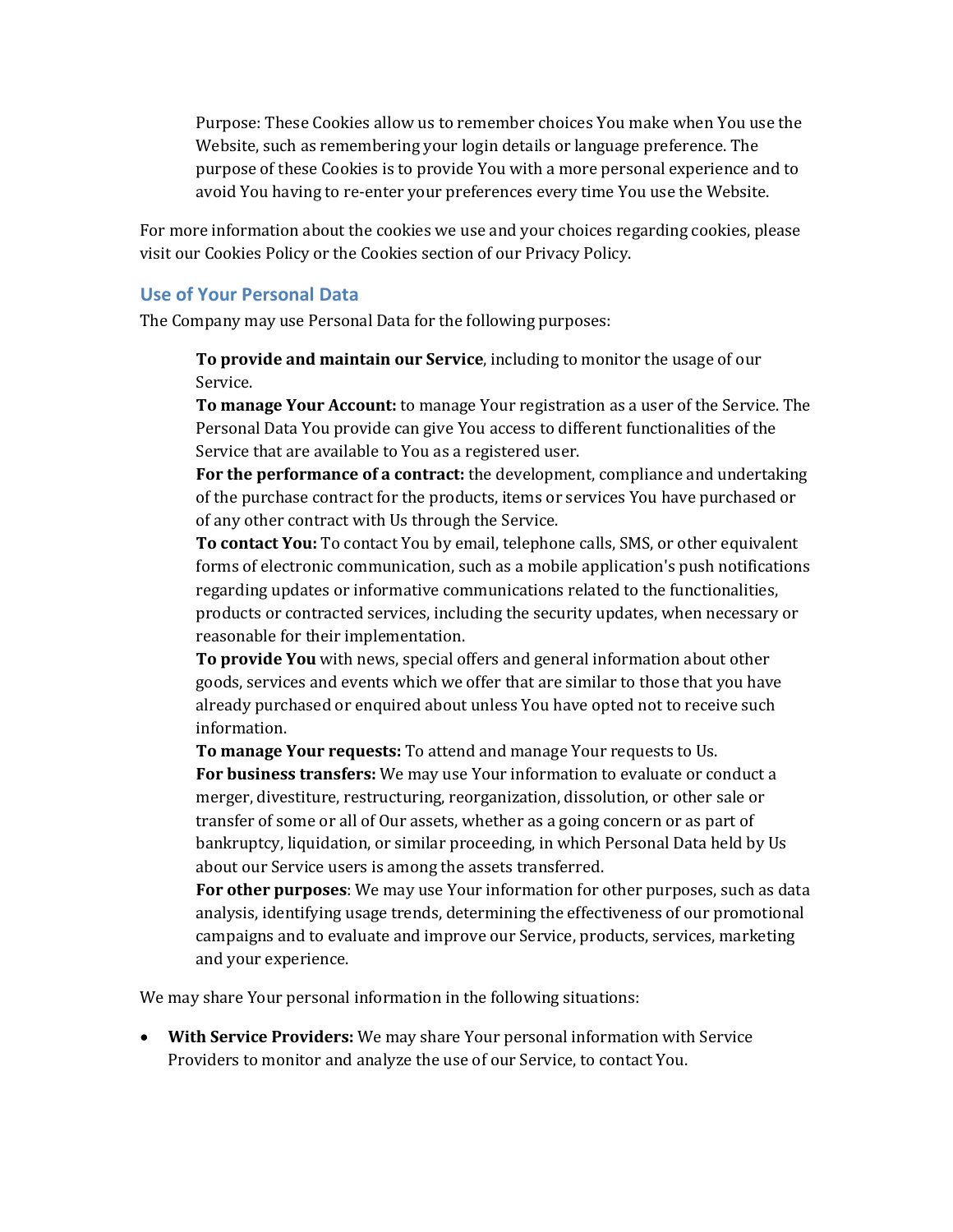- **For business transfers:** We may share or transfer Your personal information in connection with, or during negotiations of, any merger, sale of Company assets, financing, or acquisition of all or a portion of Our business to another company.
- **With Affiliates:** We may share Your information with Our affiliates, in which case we will require those affiliates to honor this Privacy Policy. Affiliates include Our parent company and any other subsidiaries, joint venture partners or other companies that We control or that are under common control with Us.
- **With business partners:** We may share Your information with Our business partners to offer You certain products, services or promotions.
- **With other users:** when You share personal information or otherwise interact in the public areas with other users, such information may be viewed by all users and may be publicly distributed outside.
- **With Your consent**: We may disclose Your personal information for any other purpose with Your consent.

## **Retention of Your Personal Data**

The Company will retain Your Personal Data only for as long as is necessary for the purposes set out in this Privacy Policy. We will retain and use Your Personal Data to the extent necessary to comply with our legal obligations (for example, if we are required to retain your data to comply with applicable laws), resolve disputes, and enforce our legal agreements and policies.

The Company will also retain Usage Data for internal analysis purposes. Usage Data is generally retained for a shorter period of time, except when this data is used to strengthen the security or to improve the functionality of Our Service, or We are legally obligated to retain this data for longer time periods.

## **Transfer of Your Personal Data**

Your information, including Personal Data, is processed at the Company's operating offices and in any other places where the parties involved in the processing are located. It means that this information may be transferred to — and maintained on — computers located outside of Your state, province, country or other governmental jurisdiction where the data protection laws may differ than those from Your jurisdiction.

Your consent to this Privacy Policy followed by Your submission of such information represents Your agreement to that transfer.

The Company will take all steps reasonably necessary to ensure that Your data is treated securely and in accordance with this Privacy Policy and no transfer of Your Personal Data will take place to an organization or a country unless there are adequate controls in place including the security of Your data and other personal information.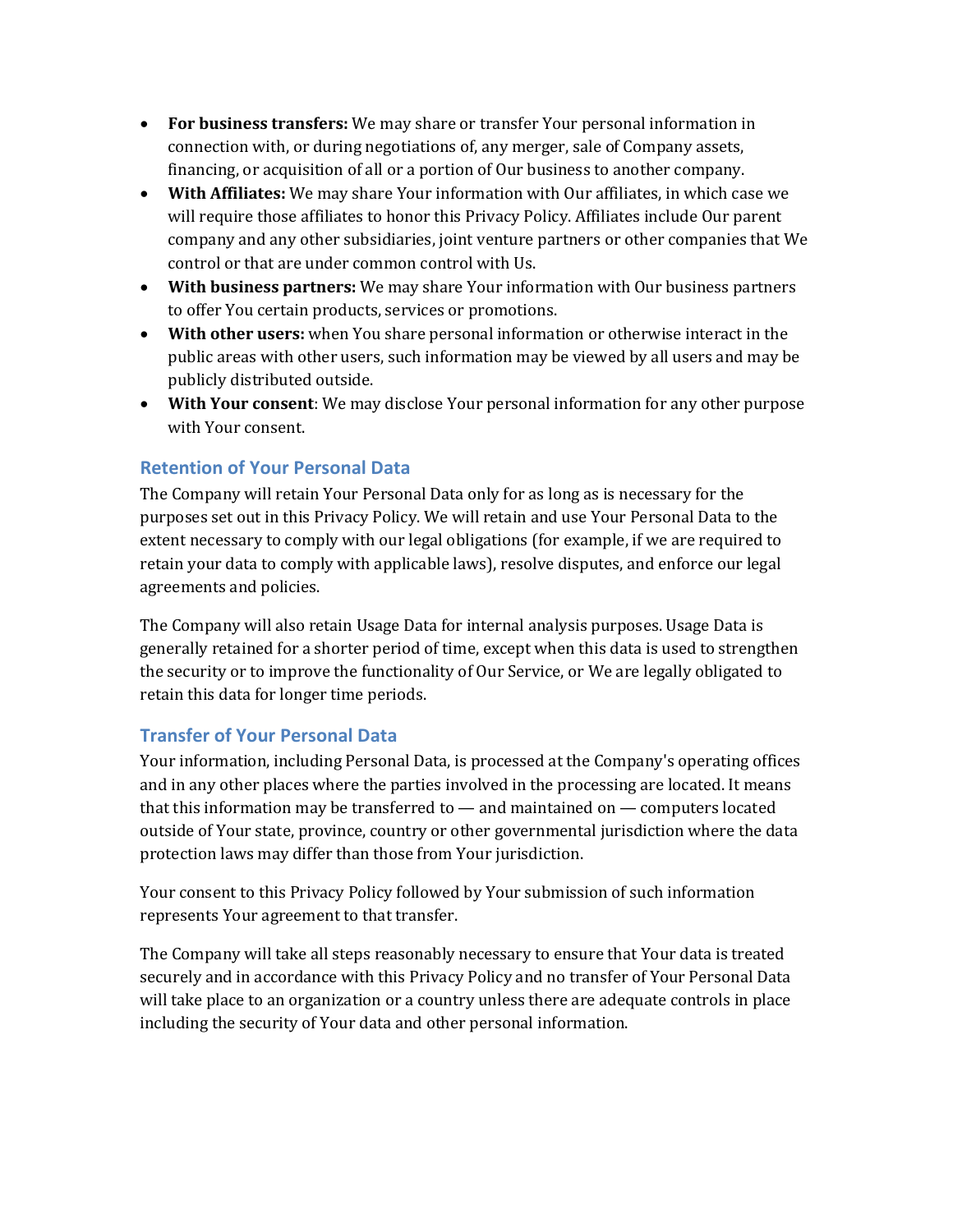## **Disclosure of Your Personal Data**

#### **Business Transactions**

If the Company is involved in a merger, acquisition or asset sale, Your Personal Data may be transferred. We will provide notice before Your Personal Data is transferred and becomes subject to a different Privacy Policy.

#### **Law enforcement**

Under certain circumstances, the Company may be required to disclose Your Personal Data if required to do so by law or in response to valid requests by public authorities (e.g. a court or a government agency).

#### **Other legal requirements**

The Company may disclose Your Personal Data in the good faith belief that such action is necessary to:

- Comply with a legal obligation
- Protect and defend the rights or property of the Company
- Prevent or investigate possible wrongdoing in connection with the Service
- Protect the personal safety of Users of the Service or the public
- Protect against legal liability

## **Security of Your Personal Data**

The security of Your Personal Data is important to Us, but remember that no method of transmission over the Internet, or method of electronic storage is 100% secure. While We strive to use commercially acceptable means to protect Your Personal Data, We cannot guarantee its absolute security.

# Children's Privacy

Our Service does not address anyone under the age of 13. We do not knowingly collect personally identifiable information from anyone under the age of 13. If You are a parent or guardian and You are aware that Your child has provided Us with Personal Data, please contact Us. If We become aware that We have collected Personal Data from anyone under the age of 13 without verification of parental consent, We take steps to remove that information from Our servers.

If We need to rely on consent as a legal basis for processing Your information and Your country requires consent from a parent, We may require Your parent's consent before We collect and use that information.

# Links to Other Websites